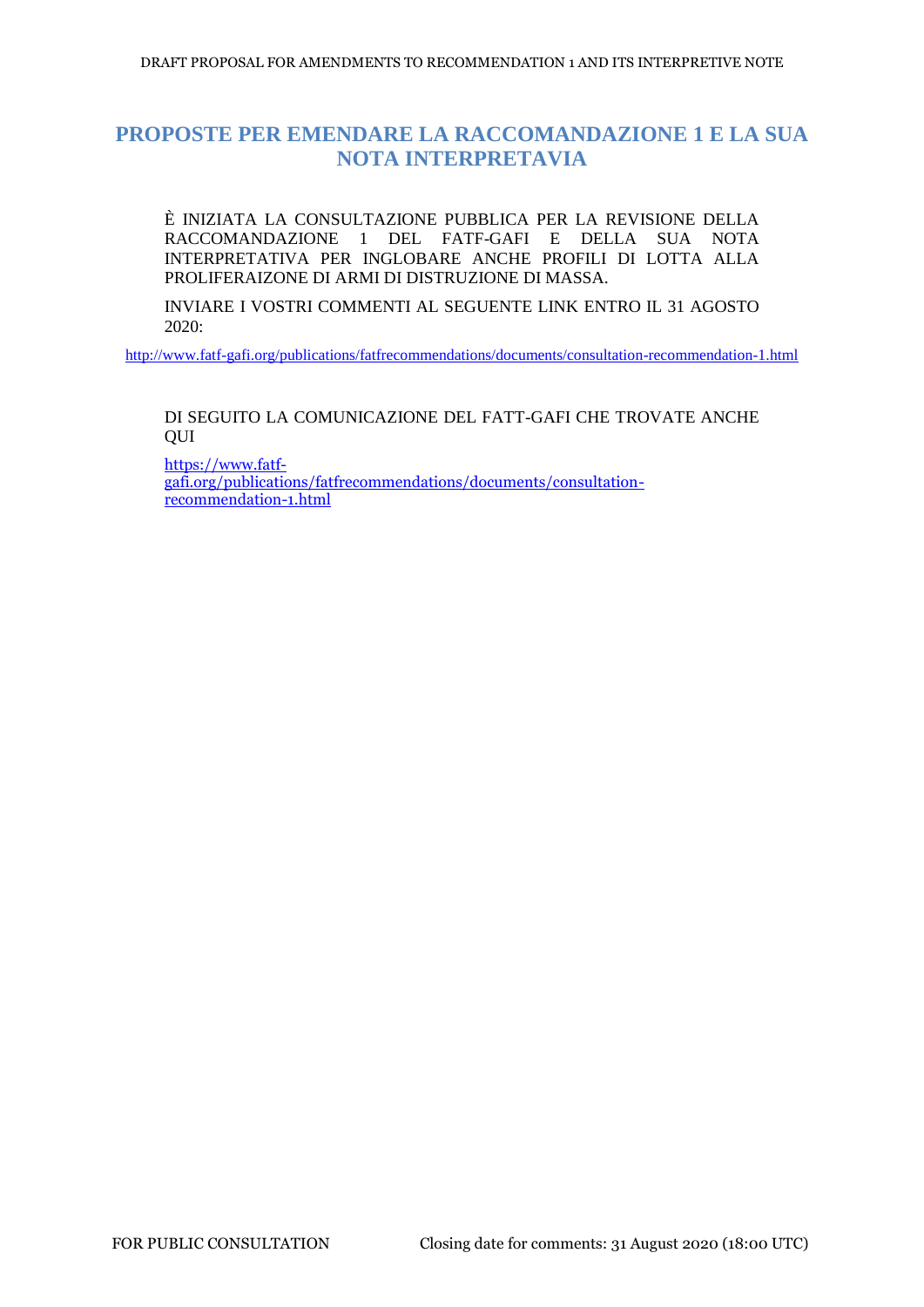

# **Draft Proposals for amendments to Recommendation 1 and its Interpretive Note (for public consultation)**

For more information and to submit your comments, please see: <http://www.fatf-gafi.org/publications/fatfrecommendations/documents/consultation-recommendation-1.html>

#### **(Draft proposals for amendments are highlighted in red and underlined)**

#### **Recommendation 1**

# *Assessing risks and applying a risk-based approach*

Countries should identify, assess, and understand the money laundering and terrorist financing risks for the country, and should take action, including designating an authority or mechanism to coordinate actions to assess risks, and apply resources, aimed at ensuring the risks are mitigated effectively. Based on that assessment, countries should apply a risk-based approach (RBA) to ensure that measures to prevent or mitigate money laundering and terrorist financing are commensurate with the risks identified. This approach should be an essential foundation to efficient allocation of resources across the anti-money laundering, and countering the financing of terrorism (AML/CFT) regime and the implementation of risk-based measures throughout the FATF Recommendations. Where countries identify higher risks, they should ensure that their AML/CFT regime adequately addresses such risks. Where countries identify lower risks, they may decide to allow simplified measures for some of the FATF Recommendations under certain conditions.

Countries should also identify, assess, and understand the proliferation financing risks for the country. In the context of Recommendation 1, "proliferation financing risk" refers strictly and only to the potential breach, non-implementation or evasion of the targeted financial sanctions obligations referred to in Recommendation 7. Countries should take commensurate action aimed at ensuring that these risks are mitigated effectively, including designating an authority or mechanism to coordinate actions to assess risks, and allocate resources efficiently for this purpose. Where countries identify higher risks, they should ensure that they adequately address such risks. Where countries identify lower risks, they should ensure that the measures applied are commensurate with the level of proliferation financing risk, while still ensuring full implementation of the targeted financial sanctions as required in Recommendation 7.

Countries should require financial institutions and designated non-financial businesses and professions (DNFBPs) to identify, assess and take effective action to mitigate their money laundering, terrorist financing, and proliferation financing risks.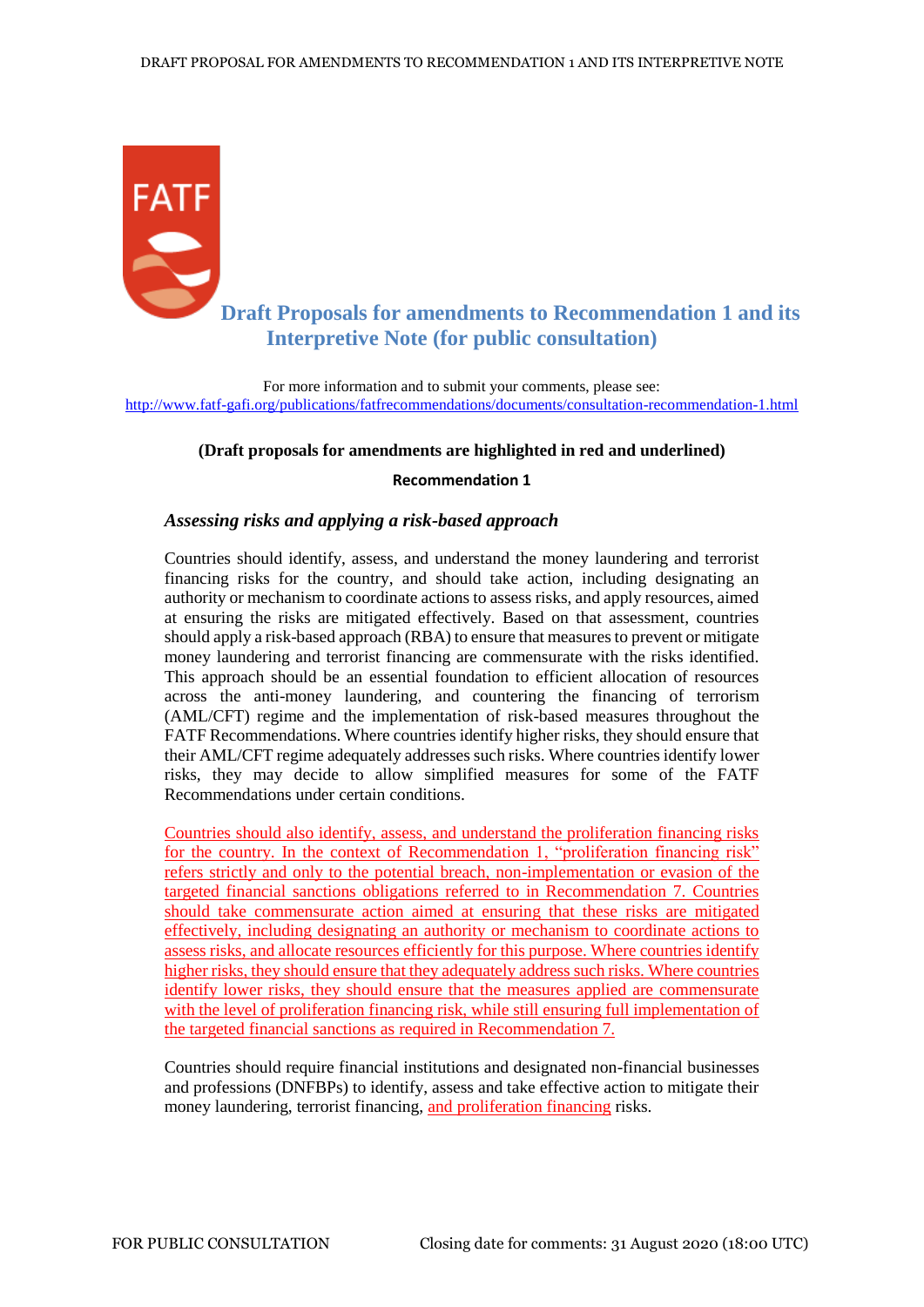# **Interpretive Note to Recommendation 1 (Assessing risks and applying a riskbased approach)**

*Assessing ML/TF risks and applying a risk-based approach*

- 1. The risk-based approach (RBA) is an effective way to combat money laundering and terrorist financing. In determining how the RBA should be implemented in a sector, countries should consider the capacity and anti-money laundering/countering the financing of terrorism (AML/CFT) experience of the relevant sector. Countries should understand that the discretion afforded, and responsibility imposed on, financial institutions and designated non-financial bodies and professions (DNFBPs) by the RBA is more appropriate in sectors with greater AML/CFT capacity and experience. This should not exempt financial institutions and DNFBPs from the requirement to apply enhanced measures when they identify higher risk scenarios. By adopting a risk-based approach, competent authorities, financial institutions and DNFBPs should be able to ensure that measures to prevent or mitigate money laundering and terrorist financing are commensurate with the risks identified, and would enable them to make decisions on how to allocate their own resources in the most effective way.
- 2. In implementing a RBA, financial institutions and DNFBPs should have in place processes to identify, assess, monitor, manage and mitigate money laundering and terrorist financing. The general principle of a RBA is that, where there are higher risks, countries should require financial institutions and DNFBPs to take enhanced measures to manage and mitigate those risks; and that, correspondingly, where the risks are lower, simplified measures may be permitted. Simplified measures should not be permitted whenever there is a suspicion of money laundering and terrorist financing. Specific Recommendations set out more precisely how this general principle applies to particular requirements. Countries may also, in strictly limited circumstances and where there is a proven low risk of money laundering and terrorist financing, decide not to apply certain Recommendations to a particular type of financial institution or activity, or DNFBP (see below). Equally, if countries determine through their risk assessments that there are types of institutions, activities, businesses or professions that are at risk of abuse from money laundering and terrorist financing, and which do not fall under the definition of financial institution or DNFBP, they should consider applying AML/CFT requirements to such sectors.

*Assessing proliferation financing risks and applying risk-based measures*

3. In the context of Recommendation 1, "proliferation financing risk" refers strictly and only to the potential breach, non-implementation or evasion of the targeted financial sanctions obligations referred to in Recommendation 7.<sup>1</sup> These obligations set out in Recommendation 7 place strict legal requirements on all natural and legal persons, which are not risk-based. In the context of proliferation financing risk, risk-based measures by financial institutions and DNFBPs seek to reinforce and complement the full implementation of the strict requirements of Recommendation 7, by detecting and preventing the non-compliance, potential breach, or evasion of targeted financial sanctions. In determining the measures to mitigate proliferation financing risks in a sector, countries should consider the proliferation financing

-

<sup>1</sup> Paragraphs 1 and 2 of the Interpretive Note to Recommendation 7, and the related footnotes, set out the scope of Recommendation 7 obligations; including that it is limited to targeted financial sanctions and does not cover other requirements of the UNSCRs. The requirements of the FATF Standards relating to proliferation financing are limited to Recommendations 1, 2, 7 and 15 only. The requirements under Recommendation 1 for PF risk assessment and mitigation, therefore, do not expand the scope of other requirements under other Recommendations.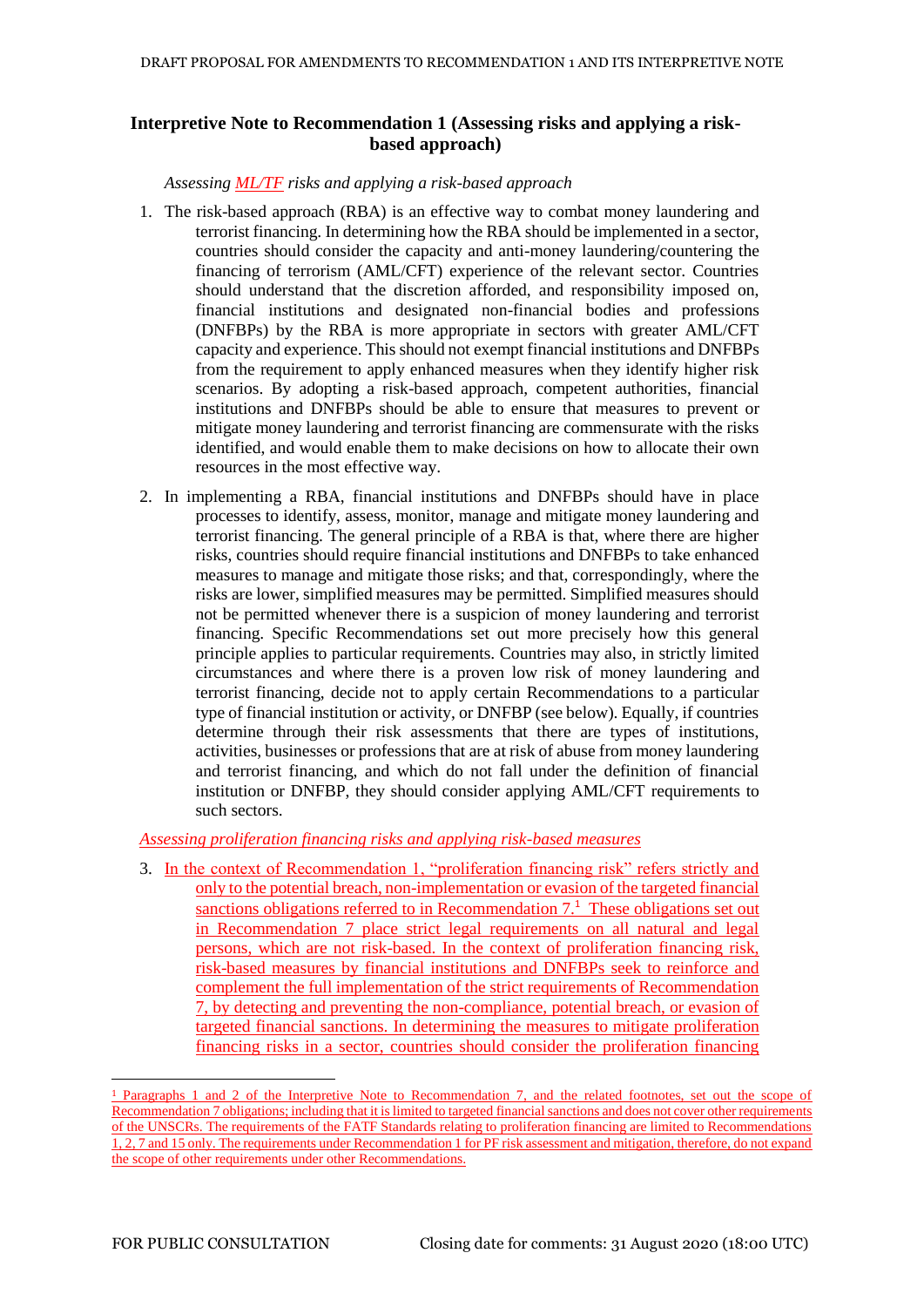risks associated with the relevant sector. By adopting risk-based measures, competent authorities, financial institutions and DNFBPs should be able to ensure that these measures are commensurate with the risks identified, and that would enable them to make decisions on how to allocate their own resources in the most effective way.

4. Financial institutions and DNFBPs should have in place processes to identify, assess, monitor, manage and mitigate proliferation financing risks. Countries should ensure full implementation of Recommendation 7 in any risk scenario. Where there are higher risks, countries should require financial institutions and DNFBPs to take commensurate measures to manage and mitigate the risks. Where the risks are lower, they should ensure that the measures applied are commensurate with the level of risk, while still ensuring full implementation of the targeted financial sanctions as required by Recommendation 7.

# *A. Obligations and decisions for countries*

*ML/TF risks*

- 5. Assessing  $ML/TF$  risks Countries<sup>2</sup> should take appropriate steps to identify and assess the money laundering and terrorist financing risks for the country, on an ongoing basis and in order to: (i) inform potential changes to the country's AML/CFT regime, including changes to laws, regulations and other measures; (ii) assist in the allocation and prioritisation of AML/CFT resources by competent authorities; and (iii) make information available for AML/CFT risk assessments conducted by financial institutions and DNFBPs. Countries should keep the assessments up-to-date, and should have mechanisms to provide appropriate information on the results to all relevant competent authorities and self-regulatory bodies (SRBs), financial institutions and DNFBPs.
- 6. **Higher risk** Where countries identify higher risks, they should ensure that their AML/CFT regimes addresses these higher risks, and, without prejudice to any other measures taken by countries to mitigate these higher risks, either prescribe that financial institutions and DNFBPs take enhanced measures to manage and mitigate the risks, or ensure that this information is incorporated into risk assessments carried out by financial institutions and DNFBPs, in order to manage and mitigate risks appropriately. Where the FATF Recommendations identify higher risk activities for which enhanced or specific measures are required, all such measures must be applied, although the extent of such measures may vary according to the specific level of risk.
- 7. **Lower risk**  Countries may decide to allow simplified measures for some of the FATF recommendations requiring financial institutions and DNFBPs to take certain actions, provided that a lower risk has been identified, and this is consistent with the country's assessment of its money laundering and terrorist financing risk, as referred to in paragraph 3.

1. Independent of any decision to specify certain lower risk categories in line with the previous paragraph, countries may also allow financial institutions and DNFBPs to apply simplified customer due diligence (CDD) measures, provided that the requirements set out in Section B below ("Obligations and decisions for financial institutions and DNFBPs"), and in paragraph 7 below, are met.

-

<sup>2</sup> Where appropriate, AML/CFT risk assessments at a supra-national level should be taken into account when considering whether this obligation is satisfied.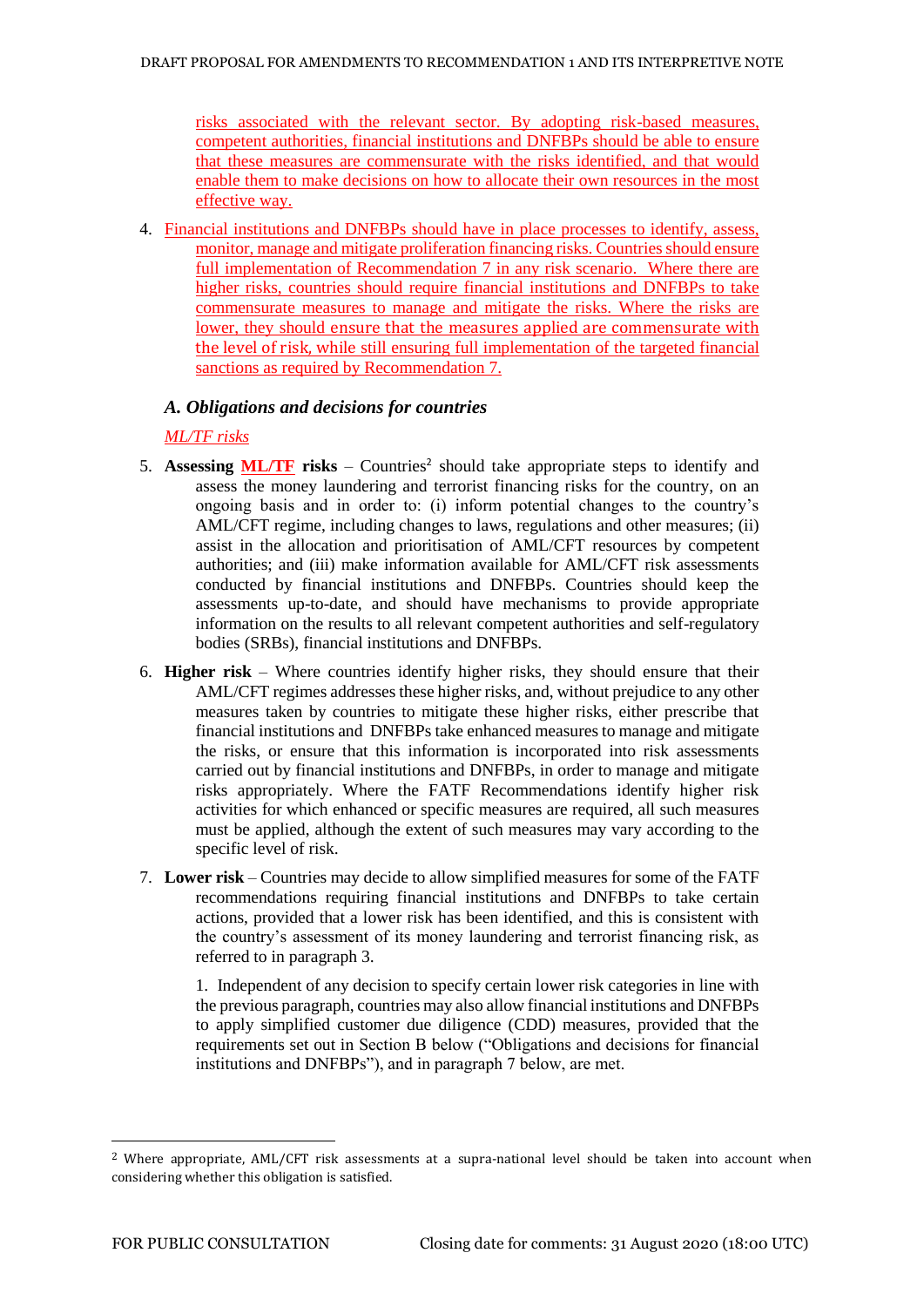8. **Exemptions** - Countries may decide not to apply some of the FATF Recommendations requiring financial institutions or DNFBPs to take certain actions, provided:

2. (a) there is a proven low risk of money laundering and terrorist financing; this occurs in strictly limited and justified circumstances; and it relates to a particular type of financial institution or activity, or DNFBP; or

3. (b) a financial activity (other than the transferring of money or value) is carried out by a natural or legal person on an occasional or very limited basis (having regard to quantitative and absolute criteria), such that there is low risk of money laundering and terrorist financing.

4. While the information gathered may vary according to the level of risk, the requirements of Recommendation 11 to retain information should apply to whatever information is gathered.

9. **Supervision and monitoring of risk-** Supervisors (or SRBs for relevant DNFBPs sectors) should ensure that financial institutions and DNFBPs are effectively implementing the obligations set out below. When carrying out this function, supervisors and SRBs should, as and when required in accordance with the Interpretive Notes to Recommendations 26 and 28, review the money laundering and terrorist financing risk profiles and risk assessments prepared by financial institutions and DNFBPs, and take the result of this review into consideration.

### *PF risk*

- 10. **Assessing PF risk -** Countries<sup>3</sup> should take appropriate steps to identify and assess the proliferation financing risks for the country, on an ongoing basis and in order to: (i) inform potential changes to the country's CPF regime, including changes to laws, regulations and other measures; (ii) assist in the allocation and prioritisation of CPF resources by competent authorities; and (iii) make information available for PF risk assessments conducted by financial institutions and DNFBPs. Countries should keep the assessments up-to-date, and should have mechanisms to provide appropriate information on the results to all relevant competent authorities and SRBs, financial institutions and DNFBPs.
- 11. **Mitigating PF risk -** Countries should take appropriate steps to manage and mitigate the proliferation financing risks that they identify. Countries should develop an understanding of the means of potential breaches, evasion and non-implementation of targeted financial sanctions present in their countries that can be shared within and across competent authorities and with the private sector. Countries should ensure that financial institutions and DNFBPs take steps to identify circumstances, which may present higher risks and ensure that their CPF regime addresses these risks. Countries should ensure full implementation of Recommendation 7 in any risk scenario. Where there are higher risks, countries should require financial institutions and DNFBPs to take commensurate measures to manage and mitigate these risks. Correspondingly, where the risks are lower, they should ensure that the measures applied are commensurate with the level of risk*,* while still ensuring full implementation of the targeted financial sanctions as required by Recommendation 7.

-

<sup>&</sup>lt;sup>3</sup> Where appropriate, PF risk assessments at a supra-national level should be taken into account when considering whether this obligation is satisfied.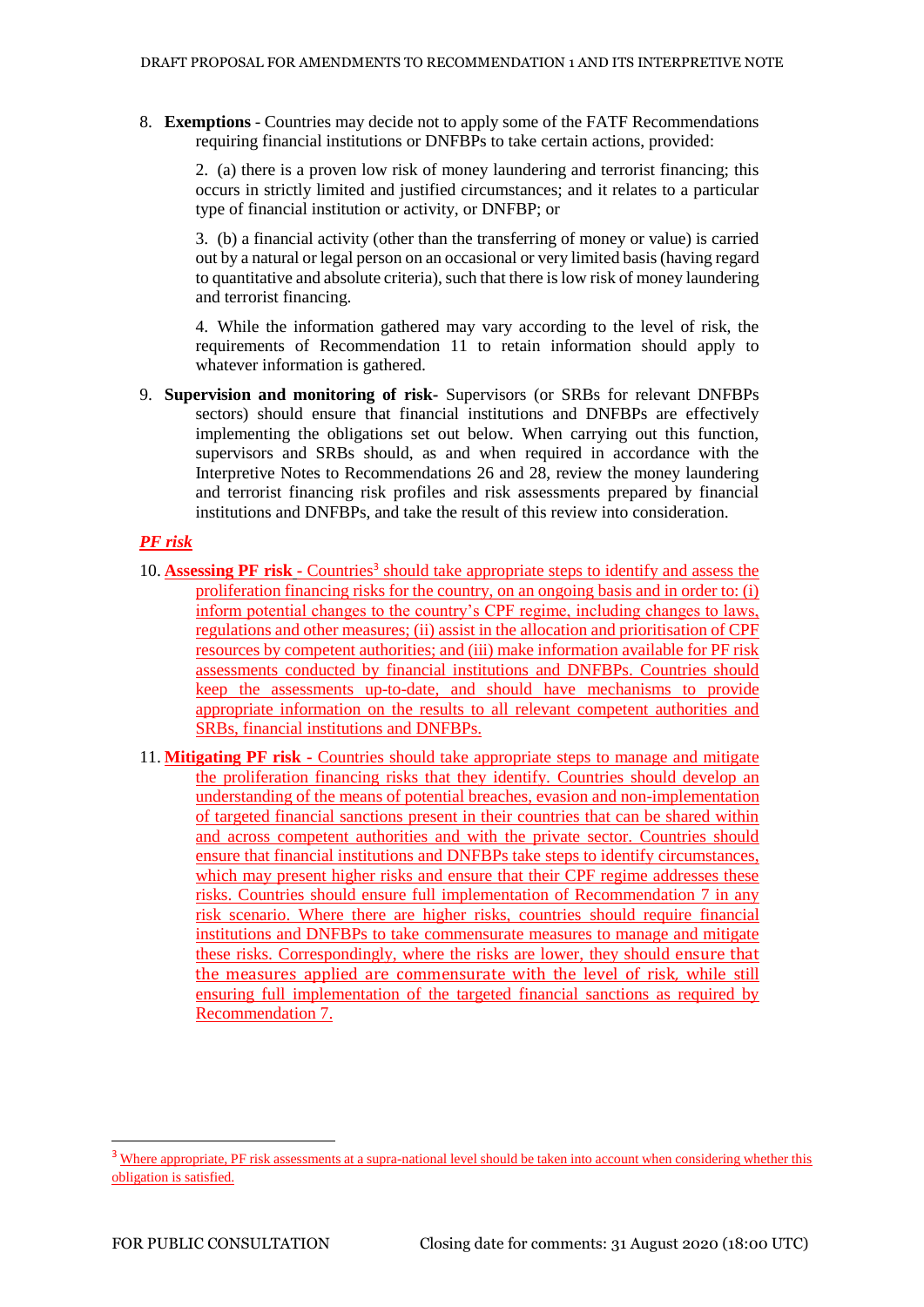# *B. Obligations and decisions for financial institutions and DNFBPs*

## *ML/TF Risks*

- 12. **Assessing ML/TF risks** Financial institutions and DNFBPs should be required to take appropriate steps to identify and assess their money laundering and terrorist financing risks (for customers, countries or geographic areas; and products, services, transactions or delivery channels). They should document those assessments in order to be able to demonstrate their basis, keep these assessments up to date, and have appropriate mechanisms to provide risk assessment information to competent authorities and SRBs. The nature and extent of any assessment of money laundering, terrorist financing risks should be appropriate to the nature and size of the business. Financial institutions and DNFBPs should always understand their money laundering, terrorist financing risks, but competent authorities or SRBs may determine that individual documented risk assessments are not required, if the specific risks inherent to the sector are clearly identified and understood.
- 13. **Risk management and mitigation**  Financial institutions and DNFBPs should be required to have policies, controls and procedures that enable them to manage and mitigate effectively the risks that have been identified (either by the country or by the financial institution or DNFBP). They should be required to monitor the implementation of those controls and to enhance them, if necessary. The policies, controls and procedures should be approved by senior management, and the measures taken to manage and mitigate the risks (whether higher or lower) should be consistent with national requirements and with guidance from competent authorities and SRBs.
- 14. **Higher risk**  Where higher risks are identified financial institutions and DNFBPs should be required to take enhanced measures to manage and mitigate the risks.
- 15. **Lower risk**  Where lower risks are identified, countries may allow financial institutions and DNFBPs to take simplified measures to manage and mitigate those risks.
- 16. When assessing risk, financial institutions and DNFBPs should consider all the relevant risk factors before determining what is the level of overall risk and the appropriate level of mitigation to be applied. Financial institutions and DNFBPs may differentiate the extent of measures, depending on the type and level of risk for the various risk factors (e.g. in a particular situation, they could apply normal CDD for customer acceptance measures, but enhanced CDD for ongoing monitoring, or vice versa).

### *PF risk*

- 17. **Assessing PF risk**  Financial institutions and DNFBPs should be required to take appropriate steps to identify and assess their proliferation financing risks. They should document those assessments in order to be able to demonstrate their basis, keep these assessments up to date, and have appropriate mechanisms to provide risk assessment information to competent authorities and SRBs. The nature and extent of any assessment of proliferation financing risks should be appropriate to the nature and size of the business. Financial institutions and DNFBPs should always understand their proliferation financing risks, but competent authorities or SRBs may determine that individual documented risk assessments are not required, if the specific risks inherent to the sector are clearly identified and understood.
- 18. **Mitigating PF risk -** Financial institutions and DNFBPs should have policies, controls and procedures to manage and mitigate effectively the risks that have been identified. They should be required to monitor the implementation of